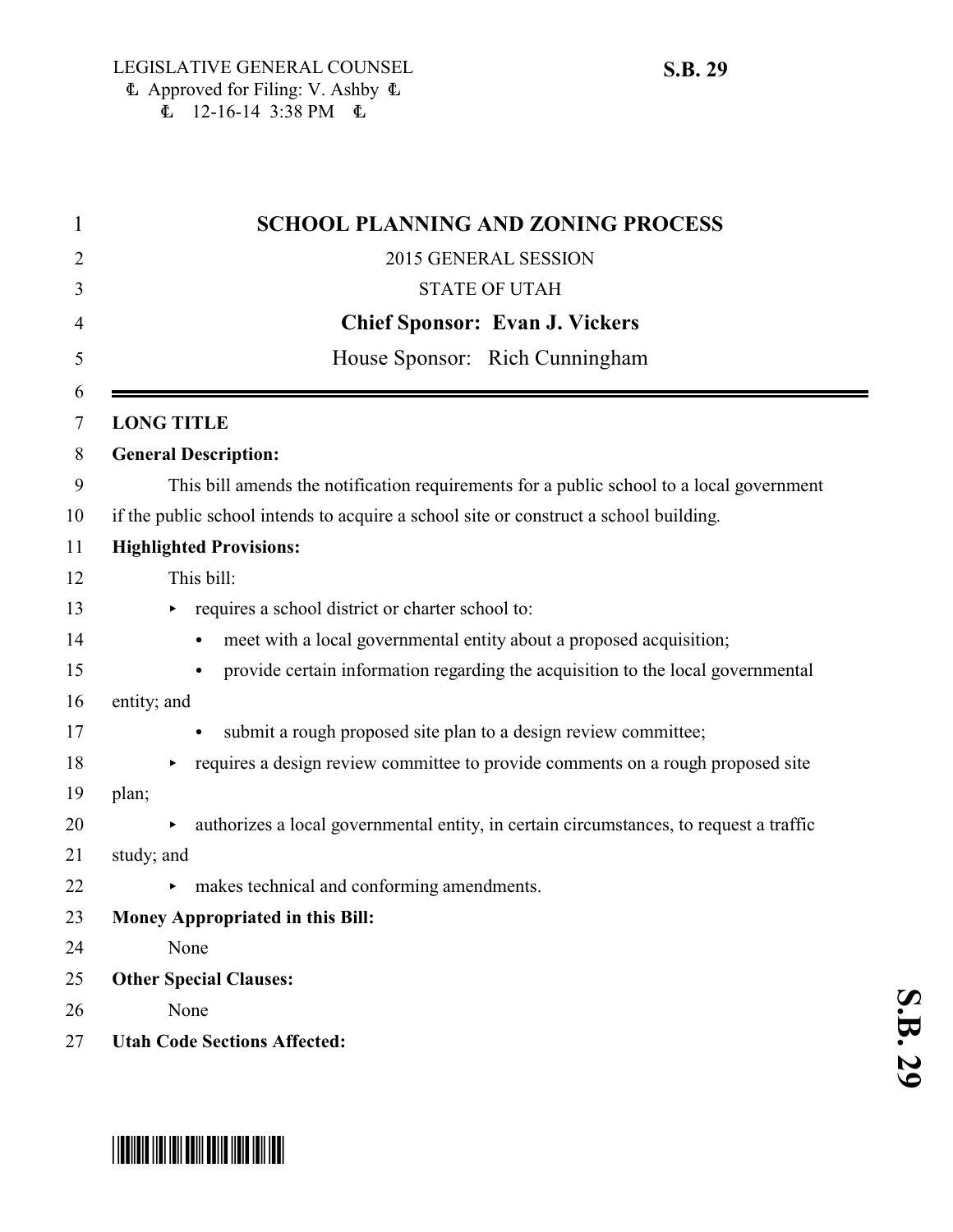<span id="page-1-0"></span>**S.B. 29 12-16-14 3:38 PM**

| <b>AMENDS:</b>                                                                                            |
|-----------------------------------------------------------------------------------------------------------|
| 53A-20-108, as last amended by Laws of Utah 2005, Chapter 7                                               |
| Be it enacted by the Legislature of the state of Utah:                                                    |
| Section 1. Section 53A-20-108 is amended to read:                                                         |
| 53A-20-108. Notification to local government of intent to acquire school site or                          |
| construction of school building -- Negotiation of fees -- Confidentiality.                                |
| (1) (a) A school district or charter school shall notify the affected local governmental                  |
| entity without delay prior to the [purchase] acquisition of a school site or construction of a            |
| school building of [its intent to purchase] the school district's or charter school's intent to           |
| acquire or construct.                                                                                     |
| (b) (i) Representatives of the local governmental entity and the school district or                       |
| charter school shall meet as soon as possible after [delivery of the notice] the notification under       |
| Subsection $(1)(a)$ takes place in order to:                                                              |
| $(A)$ subject to Subsection $(1)(b)(ii)$ , review information provided by the school district             |
| or charter school about the proposed acquisition;                                                         |
| $[\overrightarrow{(t)}]$ (B) discuss concerns that each may have, including potential community impacts   |
| and site safety;                                                                                          |
| $[\overrightarrow{tii}]$ (C) assess the availability of infrastructure for the site; and                  |
| $[\overrightarrow{tiii}]$ (D) discuss any fees that might be charged by the local governmental entity in  |
| connection with a building project.                                                                       |
| The school district or charter school shall provide for review under Subsection<br>(ii)                   |
| $(1)(b)(i)$ the following information, if available, regarding the proposed acquisition:                  |
| (A) potential community impacts;                                                                          |
| (B) approximate lot size;                                                                                 |
| approximate building size and use;<br>(C)                                                                 |
| estimated student enrollment;<br>(D)                                                                      |
| proposals for ingress and egress, parking, and fire lane location; and<br>(E)                             |
| building footprint and location.<br>(F)                                                                   |
| (2) (a) After the purchase or an acquisition, but before construction begins:                             |
| $\left[\frac{2}{2} \right]$ Representatives] (i) representatives of the local governmental entity and the |